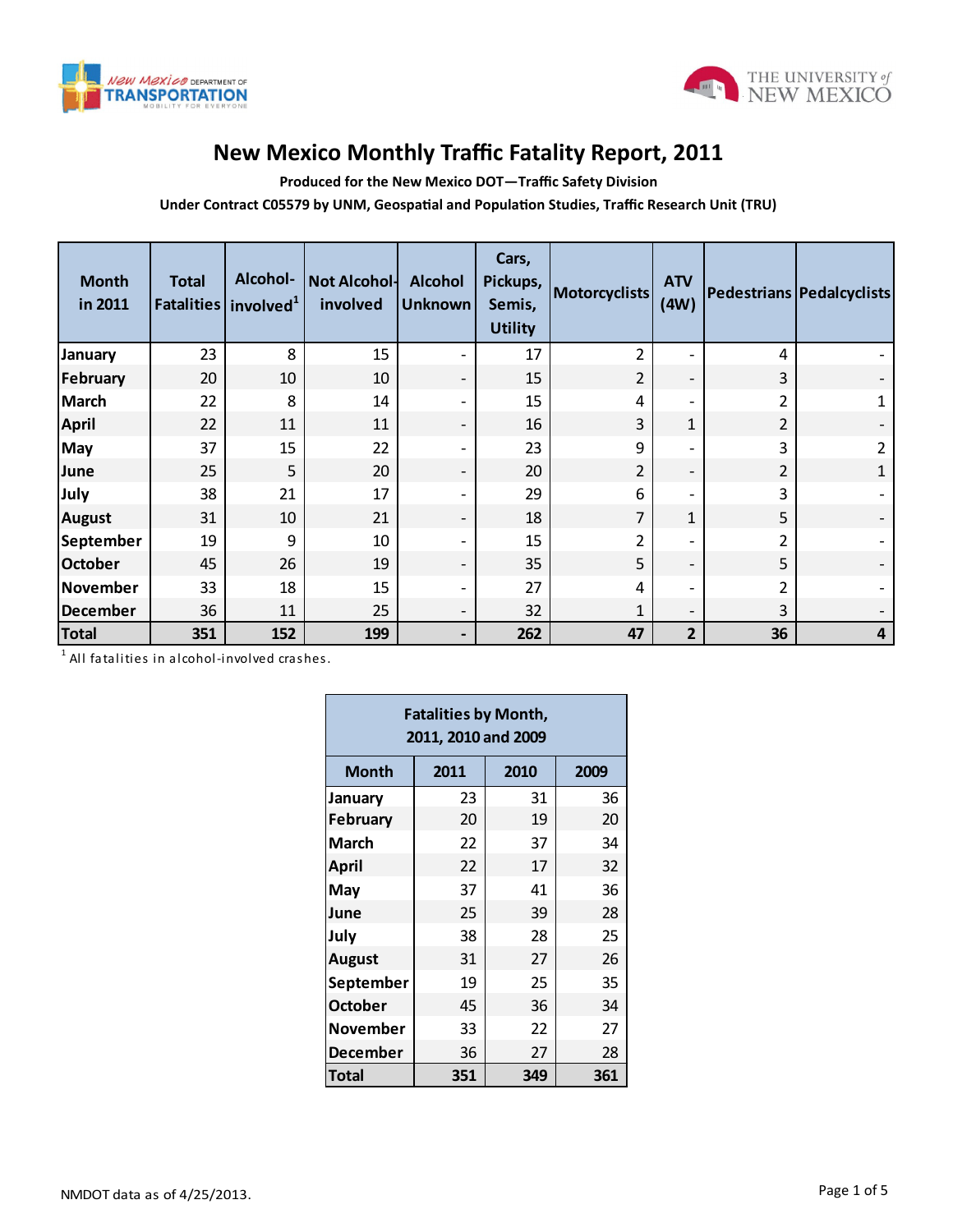



|                   | <b>Fatalities by County and Month, 2011</b> |                              |                              |                              |                              |                              |                              |                              |                              |                          |                          |                          |                         |                         |
|-------------------|---------------------------------------------|------------------------------|------------------------------|------------------------------|------------------------------|------------------------------|------------------------------|------------------------------|------------------------------|--------------------------|--------------------------|--------------------------|-------------------------|-------------------------|
| <b>County</b>     | Jan.                                        | Feb.                         | Mar.                         | Apr.                         | <b>May</b>                   | Jun.                         | Jul.                         | Aug.                         | Sep.                         | Oct.                     | Nov.                     | Dec.                     | 2011<br><b>Total</b>    | 2010<br><b>Total</b>    |
| Bernalillo        | $\mathbf{1}$                                | 1                            | 5                            | $\overline{2}$               | 6                            | 3                            | $\overline{2}$               | 6                            | 3                            | 9                        | 6                        | $\overline{\phantom{a}}$ | 44                      | 46                      |
| Catron            | $\qquad \qquad -$                           | $\overline{\phantom{a}}$     | $\overline{\phantom{a}}$     | $\overline{\phantom{a}}$     | $\qquad \qquad -$            | $\overline{\phantom{a}}$     | $\mathbf{1}$                 | $\overline{\phantom{a}}$     | $\overline{\phantom{a}}$     | $\overline{\phantom{a}}$ | $\qquad \qquad -$        | $\overline{\phantom{a}}$ | $\mathbf{1}$            | $\mathbf{1}$            |
| Chaves            | 3                                           | $\overline{\phantom{a}}$     | $\overline{\phantom{a}}$     | $\overline{\phantom{a}}$     | $\mathbf{1}$                 | $\mathbf{1}$                 | $\mathbf{1}$                 | $\mathbf{1}$                 | $\overline{\phantom{a}}$     | 3                        | $\mathbf{1}$             | 3                        | 14                      | 18                      |
| Cibola            | $\overline{\phantom{0}}$                    | 1                            | $\mathbf{1}$                 | $\mathbf{1}$                 | $\overline{2}$               | $\mathbf{1}$                 | 4                            | $\centerdot$                 | $\overline{\phantom{a}}$     | $\overline{\phantom{a}}$ | $\overline{2}$           | $\mathbf{1}$             | 13                      | $\boldsymbol{9}$        |
| Colfax            | $\overline{\phantom{a}}$                    | $\overline{\phantom{a}}$     | $\overline{\phantom{a}}$     | $\overline{2}$               | $\qquad \qquad -$            | $\overline{\phantom{a}}$     | $\overline{\phantom{0}}$     | $\overline{a}$               | $\overline{\phantom{a}}$     | $\overline{2}$           | 1                        |                          | 5                       | 4                       |
| Curry             | $\qquad \qquad -$                           | $\qquad \qquad \blacksquare$ | $\qquad \qquad \blacksquare$ | $\overline{\phantom{a}}$     | $\overline{2}$               | $\overline{\phantom{a}}$     | $\mathbf{1}$                 | 1                            | $\overline{\phantom{a}}$     | $\overline{2}$           | $\mathbf{1}$             | 6                        | 13                      | 7                       |
| De Baca           | $\overline{\phantom{a}}$                    | $\overline{\phantom{a}}$     | 2                            | $\overline{\phantom{a}}$     | $\overline{a}$               | $\qquad \qquad \blacksquare$ |                              | 1                            | $\overline{\phantom{a}}$     | $\mathbf{1}$             |                          |                          | 4                       |                         |
| Doña Ana          | $\qquad \qquad -$                           | $\overline{\phantom{a}}$     | 2                            | $\mathbf{1}$                 | $\overline{2}$               | 5                            | 3                            | $\overline{\phantom{a}}$     | $\overline{\phantom{a}}$     | $\mathbf{1}$             | $\overline{2}$           | 2                        | 18                      | 25                      |
| Eddy              | $\mathbf 1$                                 | $\overline{\phantom{a}}$     | $\overline{\phantom{a}}$     | $\mathbf{1}$                 | $\overline{a}$               | $\overline{\phantom{a}}$     | $\overline{\phantom{0}}$     | $\mathbf{1}$                 | $\overline{\phantom{a}}$     | $\mathbf{1}$             | $\mathbf 1$              | 3                        | 8                       | 14                      |
| Grant             | $\qquad \qquad -$                           | 1                            | $\mathbf{1}$                 | $\overline{\phantom{a}}$     | $\mathbf{1}$                 | $\overline{\phantom{0}}$     | $\qquad \qquad -$            | 1                            | $\overline{\phantom{a}}$     | $\overline{\phantom{a}}$ | $\qquad \qquad -$        | $\overline{\phantom{a}}$ | $\overline{\mathbf{4}}$ | $\overline{\mathbf{z}}$ |
| Guadalupe         | $\overline{\phantom{a}}$                    | $\overline{\phantom{a}}$     | $\overline{\phantom{a}}$     | $\overline{\phantom{a}}$     | $\mathbf{1}$                 | 1                            | $\overline{\phantom{0}}$     | 1                            | $\overline{\phantom{a}}$     | $\mathbf{1}$             | $\overline{2}$           | $\overline{\phantom{0}}$ | 6                       | 6                       |
| Harding           | $\qquad \qquad -$                           | $\qquad \qquad \blacksquare$ | $\overline{\phantom{a}}$     | $\overline{\phantom{a}}$     | $\qquad \qquad \blacksquare$ | $\overline{\phantom{a}}$     | $\mathbf{1}$                 | $\qquad \qquad -$            | $\overline{\phantom{a}}$     | $\overline{\phantom{a}}$ | $\overline{\phantom{a}}$ | $\overline{\phantom{0}}$ | 1                       |                         |
| Hidalgo           | $\overline{\phantom{a}}$                    | $\qquad \qquad \blacksquare$ | $\overline{\phantom{a}}$     | $\mathbf{1}$                 | $\mathbf{1}$                 | $\overline{\phantom{a}}$     | $\overline{\phantom{0}}$     | $\overline{a}$               | $\overline{\phantom{a}}$     | $\overline{2}$           | $\overline{\phantom{0}}$ |                          | 4                       | 5                       |
| Lea               | $\mathbf{1}$                                | $\overline{2}$               | $\mathbf{1}$                 | $\overline{\phantom{a}}$     | $\mathbf{1}$                 | $\overline{\phantom{a}}$     | $\mathbf{1}$                 | 3                            | $\qquad \qquad \blacksquare$ | $\mathbf{1}$             | $\mathbf{1}$             | 4                        | 15                      | 20                      |
| Lincoln           | 1                                           | $\overline{\phantom{a}}$     | $\overline{\phantom{a}}$     | $\overline{\phantom{0}}$     | $\overline{\phantom{a}}$     | $\mathbf{1}$                 | $\overline{2}$               | $\overline{a}$               | $\overline{2}$               | $\mathbf{1}$             | $\overline{\phantom{0}}$ | $\mathbf{1}$             | 8                       | 3                       |
| Los Alamos        | $\qquad \qquad -$                           | $\overline{\phantom{a}}$     | $\overline{\phantom{a}}$     | $\overline{\phantom{a}}$     | $\qquad \qquad \blacksquare$ | $\overline{\phantom{a}}$     | $\overline{\phantom{0}}$     | $\overline{\phantom{a}}$     | $\mathbf{1}$                 | $\overline{\phantom{a}}$ | $\overline{\phantom{a}}$ | $\overline{\phantom{0}}$ | 1                       | $\mathbf{1}$            |
| Luna              | $\overline{\phantom{a}}$                    | 1                            | $\qquad \qquad \blacksquare$ | $\overline{\phantom{a}}$     | $\mathbf{1}$                 | $\overline{\phantom{a}}$     | $\overline{\phantom{0}}$     | $\overline{a}$               | $\overline{\phantom{a}}$     | 1                        | $\overline{a}$           |                          | 3                       | 8                       |
| McKinley          | $\mathbf{1}$                                | 3                            | $\overline{2}$               | $\overline{4}$               | 3                            | $\overline{\phantom{a}}$     | 9                            | 5                            | $\overline{2}$               | 3                        | $\qquad \qquad -$        | $\mathbf{1}$             | 33                      | 25                      |
| Mora              | $\overline{2}$                              | $\overline{\phantom{a}}$     | $\overline{\phantom{a}}$     | $\overline{\phantom{0}}$     | $\mathbf{1}$                 | 2                            |                              |                              | $\overline{\phantom{a}}$     |                          | $\overline{a}$           |                          | 5                       | 1                       |
| Otero             | 4                                           | $\overline{\phantom{a}}$     | $\mathbf{1}$                 | $\mathbf{1}$                 | $\overline{2}$               | $\mathbf{1}$                 | $\mathbf{1}$                 | $\qquad \qquad -$            | $\overline{\phantom{a}}$     | 3                        | $\qquad \qquad -$        | $\mathbf{1}$             | 14                      | 12                      |
| <b>Quay</b>       |                                             | $\qquad \qquad \blacksquare$ | $\overline{\phantom{a}}$     | $\mathbf{1}$                 | $\qquad \qquad -$            | $\overline{\phantom{a}}$     | $\overline{a}$               | 1                            | $\overline{\phantom{a}}$     | $\mathbf{1}$             | $\mathbf{1}$             | $\mathbf{1}$             | 5                       | $\boldsymbol{9}$        |
| <b>Rio Arriba</b> | $\qquad \qquad -$                           | 1                            | $\overline{\phantom{a}}$     | $\overline{\phantom{a}}$     | $\overline{2}$               | 2                            | $\mathbf{1}$                 | 1                            | $\overline{2}$               | $\mathbf{1}$             | $\overline{\phantom{a}}$ | $\mathbf{1}$             | 11                      | 7                       |
| Roosevelt         | $\mathbf{1}$                                | $\overline{\phantom{a}}$     | $\mathbf{1}$                 | $\overline{\phantom{a}}$     | $\overline{a}$               | $\overline{a}$               |                              | $\overline{\mathbf{c}}$      | $\mathbf{1}$                 | 1                        | $\overline{\phantom{a}}$ | $\mathbf{1}$             | 7                       | 3                       |
| San Juan          | $\overline{2}$                              | 3                            | $\mathbf{1}$                 | 3                            | $\overline{2}$               | 4                            | $\overline{2}$               | $\qquad \qquad -$            | $\mathbf{1}$                 | 4                        | 3                        | 3                        | 28                      | 30                      |
| San Miguel        | $\overline{\phantom{0}}$                    | 1                            | $\mathbf{1}$                 | $\overline{\phantom{0}}$     | 1                            | $\mathbf{1}$                 | $\mathbf{1}$                 | 1                            | $\overline{\phantom{a}}$     | $\overline{\phantom{0}}$ | 1                        | $\overline{\phantom{0}}$ | 7                       | 11                      |
| Sandoval          | $\qquad \qquad -$                           | $\overline{2}$               | $\overline{\phantom{a}}$     | $\overline{\phantom{a}}$     | $\mathbf{1}$                 | $\mathbf{1}$                 | 2                            | $\qquad \qquad \blacksquare$ | Ξ,                           | $\overline{2}$           | $\overline{2}$           | $\overline{2}$           | 12                      | 14                      |
| Santa Fe          | 3                                           | 1                            | $\overline{\phantom{a}}$     | $\mathbf{1}$                 | $\qquad \qquad \blacksquare$ | $\mathbf 1$                  | $\overline{3}$               | $\overline{2}$               | $\mathbf 1$                  | $\overline{2}$           | $\overline{2}$           | $\overline{2}$           | 18                      | 26                      |
| Sierra            | $\qquad \qquad \blacksquare$                | $\overline{\phantom{a}}$     | $\overline{\phantom{a}}$     | $\qquad \qquad \blacksquare$ | $\overline{4}$               | $\overline{\phantom{a}}$     | $\overline{\phantom{0}}$     | $\qquad \qquad -$            | $\mathbf{1}$                 | $\overline{\phantom{a}}$ | $\overline{\phantom{a}}$ | $\overline{\phantom{a}}$ | 5                       | $\overline{\mathbf{3}}$ |
| Socorro           |                                             | -                            | $\mathbf 1$                  | $\mathbf{1}$                 |                              | $\mathbf 1$                  |                              | 4                            | $\mathbf 1$                  | $\mathbf{1}$             | 3                        | $\mathbf{1}$             | 13                      | $\boldsymbol{6}$        |
| <b>Taos</b>       | -                                           | $\overline{2}$               | $\mathbf{1}$                 | $\mathbf{1}$                 | $\mathbf{1}$                 | ÷                            | $\qquad \qquad \blacksquare$ | $\qquad \qquad -$            | $\mathbf{1}$                 | $\mathbf{1}$             | $\overline{\phantom{a}}$ | $\mathbf{1}$             | ${\bf 8}$               | 11                      |
| Torrance          | 1                                           | $\qquad \qquad \blacksquare$ | $\overline{\phantom{a}}$     |                              |                              | $\overline{\phantom{a}}$     | $\overline{2}$               | $\overline{\phantom{a}}$     | $\overline{\phantom{a}}$     |                          |                          | 2                        | 5                       | 4                       |
| Union             | $\qquad \qquad -$                           | $\mathbf 1$                  | $\overline{\phantom{a}}$     | $\overline{\phantom{a}}$     | $\qquad \qquad \blacksquare$ | $\overline{\phantom{a}}$     | $\mathbf{1}$                 | $\qquad \qquad -$            | 3                            | $\overline{\phantom{a}}$ | $\overline{\phantom{a}}$ | $\overline{\phantom{a}}$ | 5                       | $\mathbf{2}$            |
| Valencia          | $\overline{2}$                              | $\qquad \qquad \blacksquare$ | 2                            | $\overline{2}$               | 2                            | $\overline{\phantom{a}}$     |                              |                              | $\qquad \qquad \blacksquare$ | $\mathbf{1}$             | 4                        | -                        | 13                      | 11                      |
| <b>Total</b>      | 23                                          | 20                           | 22                           | 22                           | 37                           | 25                           | 38                           | 31                           | 19                           | 45                       | 33                       | 36                       | 351                     | 349                     |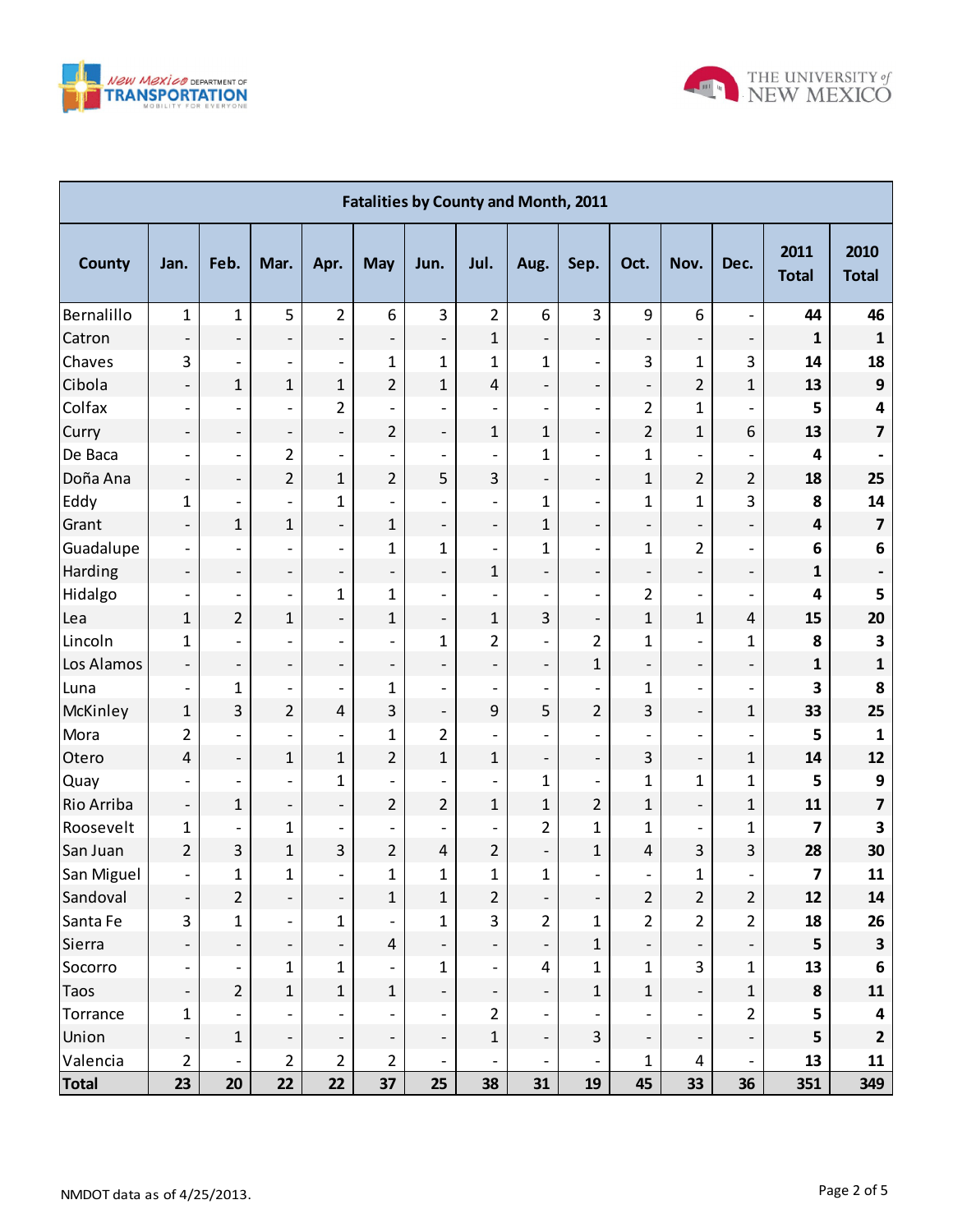



| Fatalities by County Relating to Alcohol, Belt Use, and Under 21 BAC, 2011 |                                             |                      |                            |                      |                                              |                      |                                   |  |  |  |  |
|----------------------------------------------------------------------------|---------------------------------------------|----------------------|----------------------------|----------------------|----------------------------------------------|----------------------|-----------------------------------|--|--|--|--|
| <b>County</b>                                                              | Alcohol-Involved<br>Fatalities <sup>1</sup> |                      | <b>Unbelted Fatalities</b> |                      | Under 21 (15-20) Fatalities<br>with a $BAC2$ |                      | <b>Total</b><br><b>Fatalities</b> |  |  |  |  |
|                                                                            | <b>Count</b>                                | Percent <sup>3</sup> | Count                      | Percent <sup>3</sup> | <b>Count</b>                                 | Percent <sup>3</sup> |                                   |  |  |  |  |
| Bernalillo                                                                 | 18                                          | 40.9%                | 13                         | 29.5%                |                                              | 0.0%                 | 44                                |  |  |  |  |
| Catron                                                                     | $\mathbf{1}$                                | 100.0%               | $\overline{\phantom{a}}$   | 0.0%                 | -                                            | 0.0%                 | 1                                 |  |  |  |  |
| Chaves                                                                     | 5                                           | 35.7%                | 8                          | 57.1%                |                                              | 0.0%                 | 14                                |  |  |  |  |
| Cibola                                                                     | 5                                           | 38.5%                | 6                          | 46.2%                | $\overline{\phantom{a}}$                     | 0.0%                 | 13                                |  |  |  |  |
| Colfax                                                                     |                                             | 0.0%                 | 3                          | 60.0%                |                                              | 0.0%                 | 5                                 |  |  |  |  |
| Curry                                                                      | 3                                           | 23.1%                | 5                          | 38.5%                | $\overline{\phantom{a}}$                     | 0.0%                 | 13                                |  |  |  |  |
| De Baca                                                                    | 1                                           | 25.0%                | $\mathbf{1}$               | 25.0%                |                                              | 0.0%                 | 4                                 |  |  |  |  |
| Doña Ana                                                                   | 5                                           | 27.8%                | $\mathbf{1}$               | 5.6%                 | $\overline{\phantom{a}}$                     | 0.0%                 | 18                                |  |  |  |  |
| Eddy                                                                       | $\mathbf{1}$                                | 12.5%                | 1                          | 12.5%                |                                              | 0.0%                 | 8                                 |  |  |  |  |
| Grant                                                                      | $\overline{2}$                              | 50.0%                | $\overline{2}$             | 50.0%                | $\overline{\phantom{a}}$                     | 0.0%                 | 4                                 |  |  |  |  |
| Guadalupe                                                                  | 1                                           | 16.7%                | $\mathbf{1}$               | 16.7%                |                                              | 0.0%                 | 6                                 |  |  |  |  |
| Harding                                                                    | -                                           | 0.0%                 |                            | 0.0%                 | $\overline{\phantom{a}}$                     | 0.0%                 | 1                                 |  |  |  |  |
| Hidalgo                                                                    |                                             | 0.0%                 | 3                          | 75.0%                |                                              | 0.0%                 | 4                                 |  |  |  |  |
| Lea                                                                        | 8                                           | 53.3%                | 7                          | 46.7%                | $\overline{\phantom{a}}$                     | 0.0%                 | 15                                |  |  |  |  |
| Lincoln                                                                    | $\overline{2}$                              | 25.0%                | 4                          | 50.0%                |                                              | 0.0%                 | 8                                 |  |  |  |  |
| Los Alamos                                                                 |                                             | 0.0%                 | $\mathbf{1}$               | 100.0%               | $\overline{\phantom{a}}$                     | 0.0%                 | 1                                 |  |  |  |  |
| Luna                                                                       | $\overline{2}$                              | 66.7%                | 1                          | 33.3%                |                                              | 0.0%                 | 3                                 |  |  |  |  |
| McKinley                                                                   | 22                                          | 66.7%                | 18                         | 54.5%                | $\mathbf{1}$                                 | 3.0%                 | 33                                |  |  |  |  |
| Mora                                                                       | 2                                           | 40.0%                | 2                          | 40.0%                |                                              | 0.0%                 | 5                                 |  |  |  |  |
| Otero                                                                      | 8                                           | 57.1%                | 7                          | 50.0%                | $\overline{\phantom{a}}$                     | 0.0%                 | 14                                |  |  |  |  |
| Quay                                                                       | $\mathbf{1}$                                | 20.0%                | 1                          | 20.0%                |                                              | 0.0%                 | 5                                 |  |  |  |  |
| Rio Arriba                                                                 | 6                                           | 54.5%                | 4                          | 36.4%                | -                                            | 0.0%                 | 11                                |  |  |  |  |
| Roosevelt                                                                  | 2                                           | 28.6%                | 3                          | 42.9%                |                                              | 0.0%                 | 7                                 |  |  |  |  |
| San Juan                                                                   | 20                                          | 71.4%                | 14                         | 50.0%                | -                                            | 0.0%                 | 28                                |  |  |  |  |
| San Miguel                                                                 | 4                                           | 57.1%                | 4                          | 57.1%                |                                              | 0.0%                 | 7                                 |  |  |  |  |
| Sandoval                                                                   | 6                                           | 50.0%                | 5                          | 41.7%                | -                                            | 0.0%                 | 12                                |  |  |  |  |
| Santa Fe                                                                   | 8                                           | 44.4%                | 7                          | 38.9%                |                                              | 0.0%                 | 18                                |  |  |  |  |
| Sierra                                                                     | $\ensuremath{\mathsf{3}}$                   | 60.0%                | $\overline{2}$             | 40.0%                | $\mathbf{1}$                                 | 20.0%                | 5                                 |  |  |  |  |
| Socorro                                                                    | $\mathsf 3$                                 | 23.1%                | 4                          | 30.8%                |                                              | 0.0%                 | 13                                |  |  |  |  |
| Taos                                                                       | 6                                           | 75.0%                | 6                          | 75.0%                | Ξ.                                           | 0.0%                 | 8                                 |  |  |  |  |
| Torrance                                                                   | 1                                           | 20.0%                | 2                          | 40.0%                |                                              | 0.0%                 | 5                                 |  |  |  |  |
| Union                                                                      | $\overline{2}$                              | 40.0%                | 3                          | 60.0%                | Ξ.                                           | 0.0%                 | 5                                 |  |  |  |  |
| Valencia                                                                   | $\overline{\mathbf{4}}$                     | 30.8%                | 7                          | 53.8%                |                                              | 0.0%                 | 13                                |  |  |  |  |
| <b>Total</b>                                                               | 152                                         | 43.3%                | 146                        | 41.6%                | $\mathbf{2}$                                 | 0.6%                 | 351                               |  |  |  |  |

 $^{\rm 1}$  All fatalities in alcohol-involved crashes.

 $^{\text{2}}$  Fatalities under age 21 with a reported BAC (Blood Alcohol Content) above zero.

 $^3$  Percentage based on total fatalities in the county.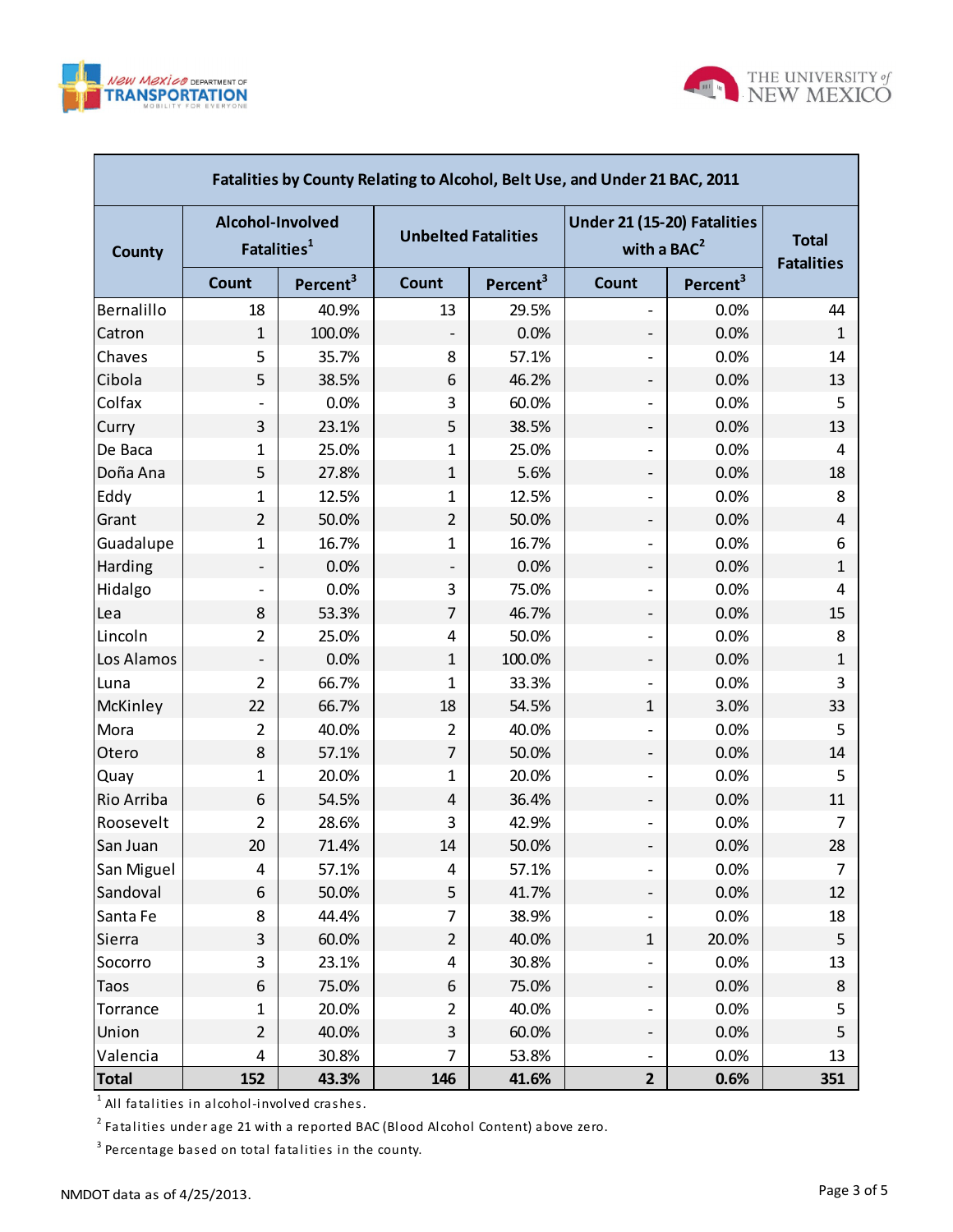

г



| Alcohol-involved Fatalities <sup>1</sup> , 2011 |     |        |
|-------------------------------------------------|-----|--------|
| Alcohol-involved                                | 152 | 43.3%  |
| Not Alcohol-involved                            | 199 | 56.7%  |
| Alcohol Unknown                                 | O   | 0.0%   |
| Total                                           | 351 | 100.0% |

 $1$  All fatalities in alcohol-involved crashes.

| <b>Fatalities by Residency and Location, 2011</b> |                                      |                     |                                    |              |  |  |  |  |  |  |
|---------------------------------------------------|--------------------------------------|---------------------|------------------------------------|--------------|--|--|--|--|--|--|
| Location                                          | <b>New Mexico</b><br><b>Resident</b> | <b>Non-Resident</b> | <b>Unknown</b><br><b>Residency</b> | <b>Total</b> |  |  |  |  |  |  |
| Rural                                             | 218                                  | 59                  |                                    | 278          |  |  |  |  |  |  |
| Urban                                             | 72                                   |                     | -                                  | 73           |  |  |  |  |  |  |
| Unknown                                           |                                      |                     |                                    |              |  |  |  |  |  |  |
| <b>Total</b>                                      | 290                                  | 60                  |                                    | 351          |  |  |  |  |  |  |

| <b>Total</b> |           |     |     |                                  |   |                   |
|--------------|-----------|-----|-----|----------------------------------|---|-------------------|
|              |           |     |     | Year                             |   | <b>Fatalities</b> |
|              |           |     |     | Senior (70+) Fatalities,<br>2011 |   |                   |
|              |           |     |     |                                  |   |                   |
|              | Seat Belt | 116 | 146 |                                  |   | 262               |
|              | Helmet    |     | 40  |                                  | 2 | 49                |

**Safety Gear Yes No Unknown Total**

**Motorcyclist/4W Helmet Usage and Vehicle Occupant Seat Belt Usage, 2011**

> 2010 35 2011 32

| <b>Fatalities Under 21,</b><br>2011 |                   |  |  |  |  |  |  |
|-------------------------------------|-------------------|--|--|--|--|--|--|
| Age                                 | <b>Fatalities</b> |  |  |  |  |  |  |
| $\overline{1}$                      | $\overline{2}$    |  |  |  |  |  |  |
| $\overline{2}$                      | 3                 |  |  |  |  |  |  |
| 3                                   | $\overline{2}$    |  |  |  |  |  |  |
| 4                                   | 4                 |  |  |  |  |  |  |
| 5                                   | $\overline{1}$    |  |  |  |  |  |  |
| 6                                   | $\overline{1}$    |  |  |  |  |  |  |
| 7                                   | $\overline{a}$    |  |  |  |  |  |  |
| 8                                   |                   |  |  |  |  |  |  |
| 9                                   | $\mathbf 1$       |  |  |  |  |  |  |
| 10                                  |                   |  |  |  |  |  |  |
| 11                                  | 4                 |  |  |  |  |  |  |
| 12                                  | $\overline{1}$    |  |  |  |  |  |  |
| 13                                  | $\overline{1}$    |  |  |  |  |  |  |
| 14                                  | 3                 |  |  |  |  |  |  |
| 15                                  | $\overline{1}$    |  |  |  |  |  |  |
| 16                                  | $\overline{1}$    |  |  |  |  |  |  |
| 17                                  | 4                 |  |  |  |  |  |  |
| 18                                  | $\overline{7}$    |  |  |  |  |  |  |
| 19                                  | 8                 |  |  |  |  |  |  |
| 20                                  | 12                |  |  |  |  |  |  |
| <b>Total</b>                        | 56                |  |  |  |  |  |  |

|                         | <b>Total</b>        | Alcohol-involved <sup>1</sup> Fatalities, 2011 |                                                     |                                 |                                            |  |  |  |  |  |
|-------------------------|---------------------|------------------------------------------------|-----------------------------------------------------|---------------------------------|--------------------------------------------|--|--|--|--|--|
| <b>Month</b><br>in 2011 | Fatalities,<br>2011 | <b>Motorcyclist</b><br><b>Fatalities</b>       | Percent<br><b>Motorcyclist</b><br><b>Fatalities</b> | Pedestrian<br><b>Fatalities</b> | Percent<br>Pedestrian<br><b>Fatalities</b> |  |  |  |  |  |
| January                 | 23                  | 1                                              | 4.3%                                                | 1                               | 4.3%                                       |  |  |  |  |  |
| February                | 20                  | $\mathbf{1}$                                   | 5.0%                                                | 1                               | 5.0%                                       |  |  |  |  |  |
| <b>March</b>            | 22                  | 1                                              | 4.5%                                                | $\mathfrak z$                   | 9.1%                                       |  |  |  |  |  |
| <b>April</b>            | 22                  | $\overline{2}$                                 | 9.1%                                                | $\overline{2}$                  | 9.1%                                       |  |  |  |  |  |
| May                     | 37                  | 7                                              | 18.9%                                               | $\overline{2}$                  | 5.4%                                       |  |  |  |  |  |
| June                    | 25                  | $\overline{2}$                                 | 8.0%                                                | 1                               | 4.0%                                       |  |  |  |  |  |
| July                    | 38                  | 3                                              | 7.9%                                                | 1                               | 2.6%                                       |  |  |  |  |  |
| <b>August</b>           | 31                  | $\mathbf{1}$                                   | 3.2%                                                | 2                               | 6.5%                                       |  |  |  |  |  |
| September               | 19                  |                                                | 0.0%                                                | 1                               | 5.3%                                       |  |  |  |  |  |
| <b>October</b>          | 45                  | 4                                              | 8.9%                                                | 4                               | 8.9%                                       |  |  |  |  |  |
| <b>November</b>         | 33                  |                                                | 0.0%                                                | $\mathfrak{p}$                  | 6.1%                                       |  |  |  |  |  |
| <b>December</b>         | 36                  |                                                | 0.0%                                                | $\mathfrak{p}$                  | 5.6%                                       |  |  |  |  |  |
| Total                   | 351                 | 22                                             | 6.3%                                                | 21                              | 6.0%                                       |  |  |  |  |  |
|                         |                     |                                                |                                                     |                                 |                                            |  |  |  |  |  |

<sup>1</sup> All fatalities in alcohol-involved crashes.